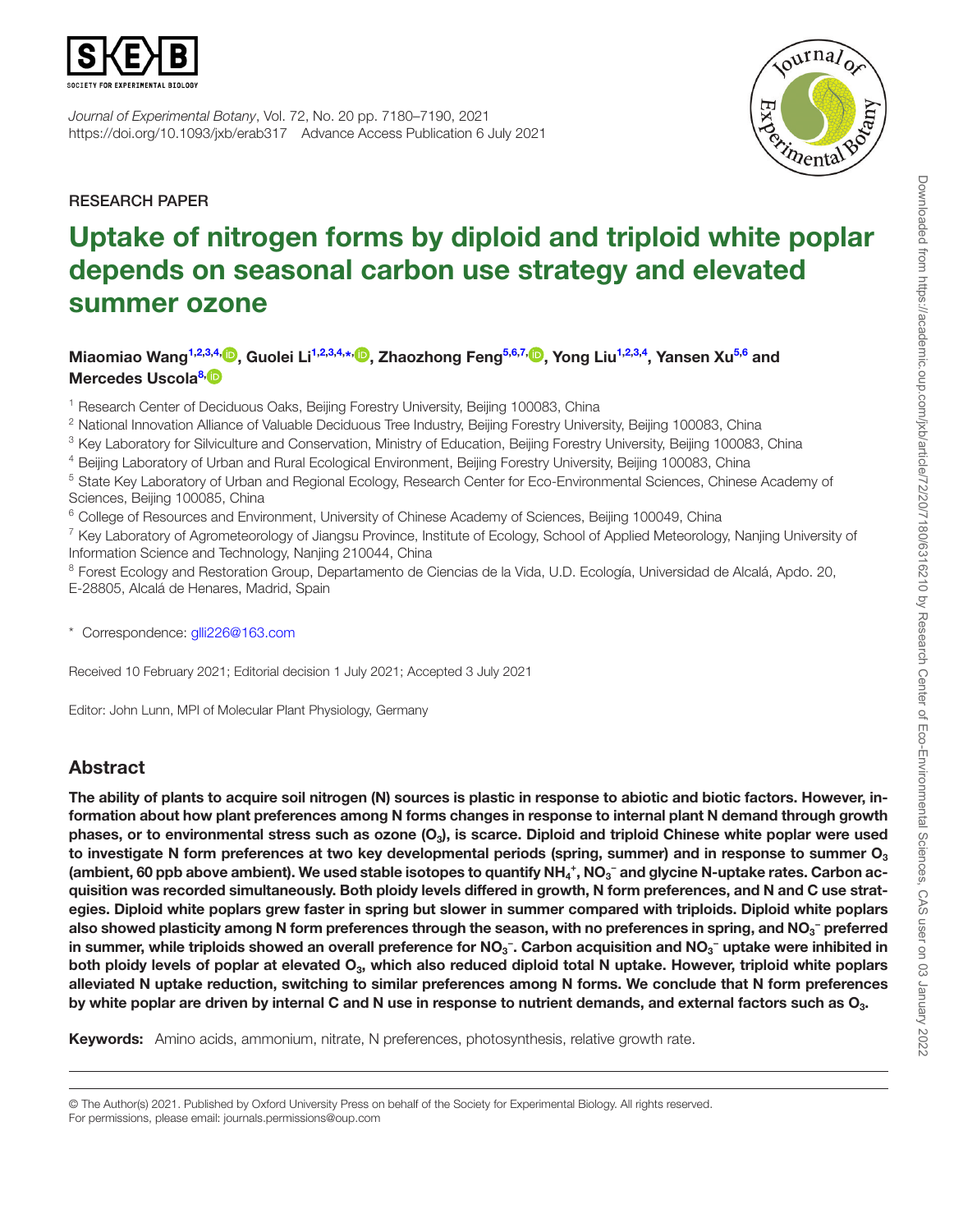Nitrogen (N) is an important limiting factor for plant growth [\(Rennenberg](#page-10-0) *et al.*, 2009; [Millard and Grelet, 2010](#page-9-0); [Villar-](#page-10-1)[Salvador](#page-10-1) *et al.*, 2015) and is a common limiting factor in many terrestrial ecosystems ([LeBauer and Treseder, 2008\)](#page-9-1). Nitrogen in the soil is available in multiple chemical forms including inorganic N (nitrate- $NO_3^-$ , and ammonium- $NH_4^+$ ) and organic N (amino acids or proteins; [Schimel and Bennett,](#page-10-2) [2004](#page-10-2)[;Näsholm](#page-10-3) *et al*., 2009). Nowadays it is widely recognized that plants are able to take up all types of N forms, including intact organic N [\(Näsholm](#page-10-3) *et al*., 2009). However, preference among N forms, or uptake rates of each N form, are speciesspecific; while some plant species prefer  $NH_4^+$  over other N forms, others prefer amino acids, or NO3 − [\(Ashton](#page-9-2) *et al.*, [2010;](#page-9-2) [Schulz](#page-10-4) *et al.*, 2011; [Uscola](#page-10-5) *et al.*, 2017). Furthermore, plant species show plasticity in their preferences among N forms in response to abiotic (BassiriRad *et al.*, [1997](#page-10-2); [Warren,](#page-10-6)  [2009a,](#page-10-6)[b;](#page-10-7) [Boczulak](#page-9-3) *et al.*, 2014; [Zhang](#page-10-8) *et al.*, 2014) and biotic factors [\(Ashton](#page-9-2) *et al.*, 2010; [Fraterrigo](#page-9-4) *et al.*, 2011; [Leberecht](#page-9-5) *et al.*[, 2016](#page-9-5)). However, there is still a lack of knowledge on the mechanisms that modulate plant species preferences among N forms.

At an intraspecific level, within the annual growing period, growth rates are altered through plant developmental phases, driving changes in plant nutrient demands [\(Lambers](#page-9-6) *et al.*, [2008\)](#page-9-6). Consequently, plants can respond to growth rate changes by modifying resource acquisition rates through time [\(Lambers](#page-9-6) *et al.*, 2008; [Nacry](#page-9-7) *et al.*, 2013). However, there is little information about whether preferences among N forms vary with plant developmental phases as a response to changes in growth rate and N demands. Previous studies have found contrasting trends in this relationship between plant phenology and the uptake rate of each N form. While some temperate heath coastal species such as *Salix arenaria* and other graminoids maintain their preferences between  $\mathrm{NH}_4^+$  and organic N through the growing season and off season (winter), others, such as *Calluna vulgaris*, modify its N form preferences [\(Andresen and Michelsen, 2005](#page-9-8)). Similarly, alpine crop species have either changing preferences between inorganic N forms (i.e. grasses such as *Hordeum vulgare* and *Avena sativa*) or constant preferences (i.e. legumes such as *Medicago sativa* and *Vicia sativa*) from early to late growth stages (Cui *et al.*[, 2017](#page-9-9)). However, none of these studies have evaluated all the N forms simultaneously, or the dependence on plant growth rate. Furthermore, carbon (C) and N acquisition and metabolism are closely related processes ([Gruffman](#page-9-10) *et al.*, 2013; [Uscola](#page-10-9) *et al.*, 2015; [Villar-Salvador](#page-10-1) *et al.*, 2015). For instance, limitation on C acquisition might compromise inorganic N form uptake, amino acid transport and synthesis as their requirements of energy and C skeletons from photoassimilates and/or photorespiration ([Masclaux-Daubresse](#page-9-11) *et al.*, 2010; [Gruffman](#page-9-10) *et al.*, 2013; [Franklin](#page-9-12) *et al.*, 2017; [Perchlik and Tegeder, 2017\)](#page-10-10). However, N uptake limitation might reduce C acquisition by driving a decrease of photosynthetic machinery, as chlorophylls and

N form preference of diploid and triploid white poplar | 7181

dogenous N status can also modify C and N acquisition through feedback signals of internal amino acid metabolism [\(Masclaux-Daubresse](#page-9-11) *et al.*, 2010; [Perchlik and Tegeder, 2018](#page-10-11)). Therefore, to fully understand N form uptake, both C and N acquisition processes must be studied simultaneously.

In general, the assimilation costs of amino acids biochemically calculated is half of that for  $\mathrm{NH}_4^+$  and three times lower for NO<sub>3</sub><sup>-</sup>, according to [Zerihun](#page-10-12) *et al.* (1998). Consequently, the strongest preference for the most reduced N forms (amino acids and  $NH_4^+$ ), with lower energetic and C cost, would be advantageous, allowing higher growth rates ([Boudsocq](#page-9-13) *et al.*, [2012;](#page-9-13) [Gruffman](#page-9-10) *et al.*, 2013; [Franklin](#page-9-12) *et al.*, 2017). Nevertheless, we assume that plant preferences among N forms might vary through the growing season as a response to soil N form availability, photosynthesis rate, and plant N demand driven by growth rate. In this sense, in the spring, low soil temperatures might reduce plant N uptake and mineralization ([Uscola](#page-10-9) *et al.*, [2015;](#page-10-9) [Villar-Salvador](#page-10-1) *et al.*, 2015), together with high plant N demand and low photoassimilates for metabolization of the N taken up ([Millard and Grelet, 2010;](#page-9-0) [Uscola](#page-10-9) *et al.*, 2015; [Villar-](#page-10-1)[Salvador](#page-10-1) *et al.*, 2015), thus, favoring organic N plant uptake, while in summer, inorganic N forms must be more accessible and taken up.

In addition, other external factors might also affect seasonal N form uptake as the phytotoxic air pollutant, ozone  $(O_3)$ . Ozone has reached high concentrations all around the world due to urbanization and industrialization, and is still increasing [\(Paoletti](#page-10-13) *et al.*, 2014; [Feng and Li, 2017\)](#page-9-14). For instance, daytime summer  $O_3$  concentrations have exceeded 40 ppb in many parts of the Northern hemisphere [\(Vingarzan, 2004\)](#page-10-14), and it is predicted that values will increase over 70 ppb by 2100 [\(Sitch](#page-10-15) *et al.*[, 2007](#page-10-15)). Elevated  $O_3$  concentration (above 40 ppb) can inhibit photosynthesis, decrease carbohydrate allocation to below-ground and reduce the uptake of nutrients, such as N [\(Luedemann](#page-9-15) *et al.*, 2005; [Wittig](#page-10-16) *et al.*, 2009; [Weigt](#page-10-17) *et al.*, 2012; Feng *et al.*[, 2019](#page-9-16)). To our best knowledge, only few studies have examined the effects of  $O_3$  on the uptake of N forms (Jung *et al.*[, 1994;](#page-9-17) [Haberer](#page-9-18) *et al.*, 2007). For instance, [Haberer](#page-9-18) *et al.* [\(2007\)](#page-9-18) found that, in *Fagus sylvatica*, the exposure to  $O_3$ decreased the uptake of  $NH_4^+$  in the first year but decreased NO3 − uptake in the next year, indicating a strong plasticity of N preference in this species under  $O_3$  fumigation, at least at mid-long term scale. Nonetheless, when evaluating  $O_3$  effects, no studies have investigated the uptake of organic N form, one of the most important components of the N cycle.

Chinese white poplar (*Populus tomentosa* Carr.), a deciduous broadleaf tree native to northern China, is extensively used in afforestation for ecological and commercial purposes [\(Zhu,](#page-10-18) [2006\)](#page-10-18). Polyploidization is a useful practice to promote growth and nutrient uptake ([Guignard](#page-9-19) *et al.*, 2016; Wu *et al.*[, 2019](#page-10-19)). Compared with natural diploids, triploid hybrid *P. tomentosa* improved cell and leaf size, triggering faster growth rate and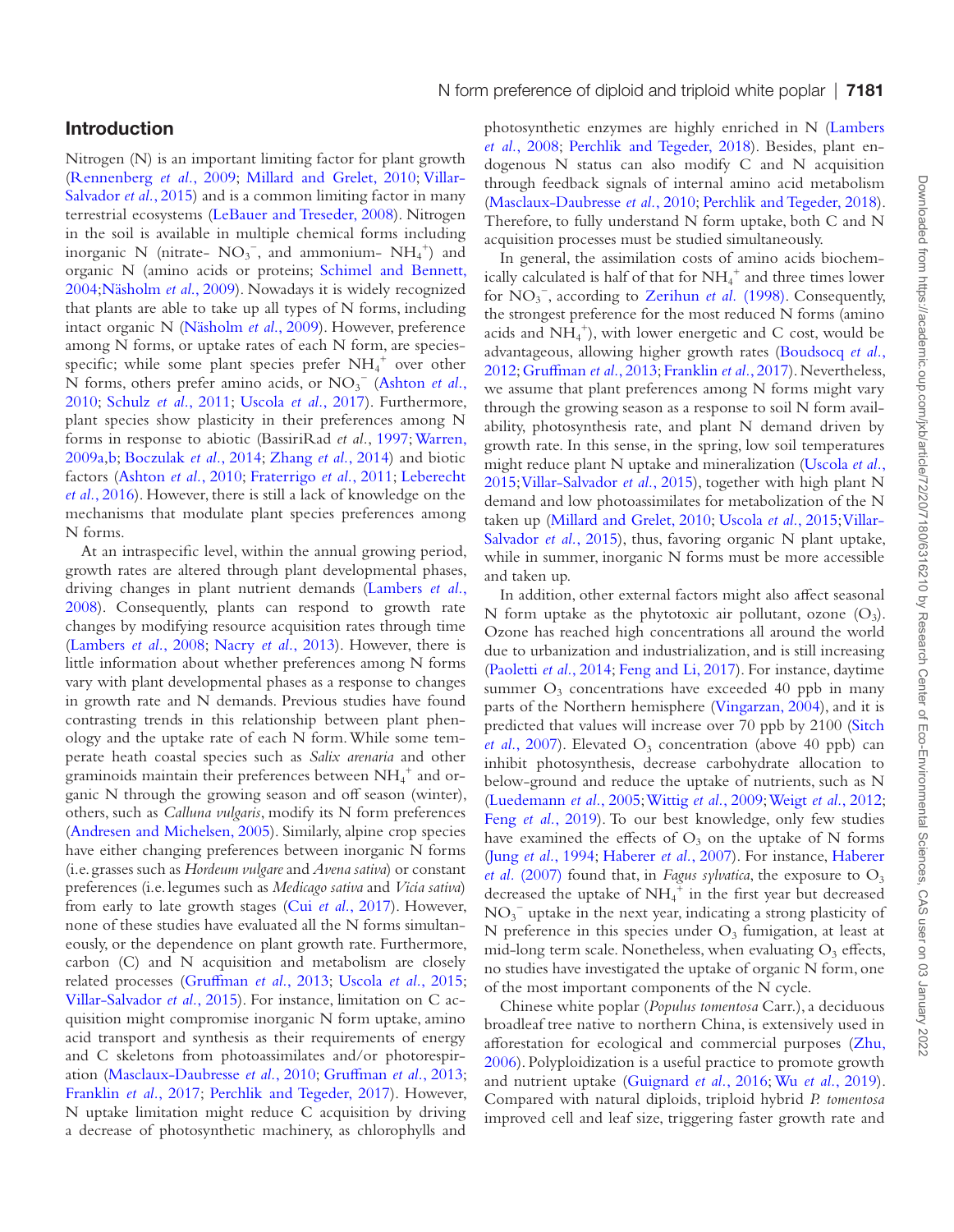shorter-rotation periods [\(Zhu, 1995](#page-10-20)). Due to the greater wood and fiber properties and the highest disease-tolerance, triploids are of great importance in the timber, pulp and paper industry ([Zhu, 2006](#page-10-18); [Zhang](#page-10-21) *et al.*, 2015). However, there is little information about N form uptake differences between diploid and triploid Chinese white poplar, and no connection with developmental phase. Furthermore, there is limited information about the ability of poplars to uptake intact amino acids (but see for example [Zhang](#page-10-8) *et al.*, 2014) and if this ability differs among ploidy levels. In addition, mean values of summer  $O_3$ concentration of the maximum daily 8 h average (MDA8) above 60 ppb have been frequently reported in China ([Li](#page-9-20) *et al.*[, 2019;](#page-9-20) Sahu *et al.*[, 2021](#page-10-22)); this has already impacted on tree fitness and the ecological and economic benefits that they provide (Li *et al.*[, 2017;](#page-9-21) Feng *et al.*[, 2019](#page-9-16)). Although tolerance to  $O_3$  among Chinese white poplar ploidy levels has never been studied, in other plant species, polyploidy, linked to faster growth rate, is also generally linked to highest  $O_3$ sensitivity ([Biswas](#page-9-22) *et al.*, 2008; [Zhang](#page-10-23) *et al.*, 2010). We used a soil applied  $^{15}N$  labeling of  $NO_3^-$ ,  $NH_4$  $^{15}N-^{13}\hat{C}$  glycine in 1-year-old plants of diploid and triploid Chinese white poplar to investigate: (i) the uptake rate of each N form and the ability to uptake intact amino acids; and (ii) the plasticity in N form preferences through developmental phases, and in response to an  $O_3$ -enriched atmosphere during summer. Here, we mainly focus on summer  $O_3$ , because in this season the values exceed the threshold to be considered contamination, while generally in spring the values are below 40 ppb (no contamination; Li *et al.*[, 2019](#page-9-20); Sahu *et al.*[, 2021](#page-10-22)). The initial hypotheses were: (i) in general, triploid white poplars will have higher total N uptake rate than diploids due to faster growth rate, higher nutrient demands, and the higher uptake rate of NH<sub>4</sub><sup>+</sup> and intact amino acids; (ii) total N uptake will be higher in summer for both ploidy levels, with an increase in  $\overline{NO_3}^-$  uptake but a decrease in amino acids and  $\overline{NH_4}^+$  N uptake towards the summer; and (iii)  $O_3$  will reduce N uptake of both ploidy levels, especially  $\mathrm{NO_3}^-$  –N uptake which will be reduced due to the inhibition of C assimilation; and (iv) the reduction of total N uptake rate, as well as the plasticity in N form preference might be larger in triploids, as it is expected to be more sensitive to  $O_3$ .

# Materials and methods

#### *Plant material and cultivation in greenhouse*

Two ploidy levels of tissue-cultured Chinese white poplar (*Populus tomentosa* Carr.) were selected: diploid 'Lumao 50' (*Populus tomentosa*) and triploid 'Beilinxiongzhu1' [(*P. alba* ×*P. glandulosa*)*×*(*P. tomentosa* ×*P. bolleana*)]. The propagation of diploid plantlets started in August 2018, and one month later for triploids. Propagation was carried out at a stateowned nursery of Chinese white poplar in Guanxian county, Shandong Province (36° 30'N, 115° 22′E, 37 m.a.s.l.), following the *in vitro* propagation technique described in Wang *et al.* [\(2014\)](#page-10-24). On 20 October 2018, 120 plantlets of each ploidy level were transplanted into individual 1.5 l plastic pots filled with peat ('Xinyuan', Yinong nursery substrates Co.,

Ltd, Shandong, China) and kept under greenhouse conditions until transplanting was required.

On 14 March 2019, 226 plants in total, 113 plants per ploidy level, were transplanted into 10 l circular plastic pots (230×240 mm; height×top diameter) filled with a 3:1 (v:v) mixture of sand and vermiculite (pH=7.08, Xinyang Jinhualan Mining Co., Henan, China). Before transplanting, trace N from previous growth medium was removed by immersing roots in a 0.5 mM KCl solution for 15 s and then repeatedly washing with deionized water. Plants at transplanting were 6.08±0.481 and 4.58±0.373 cm in height, and 1.92±0.140 and 1.21±0.104 mm in diameter, for diploids and triploids, respectively (*n*=5).

Plants were randomly allocated in the greenhouse of Beijing Forestry University near Jiufeng Mountain, Beijing (39° 54'N, 116° 28′E, 450 m.a.s.l.). Fertilization started on 31 March 2019. A water-soluble fertilizer at 8.4 ppm N (i.e. 0.6 mM) was used twice a week with 200 ml per plant (pH=6.38). The fertilizer had three N forms in equimolar mixture,  $0.2$  mM KNO<sub>3</sub>,  $0.1$  mM (NH<sub>4</sub>)<sub>2</sub>SO<sub>4</sub>,  $0.2$  mM glycine, and completed with 0.2 mM KH<sub>2</sub>PO<sub>4</sub>, and micro-nutrients 5.1  $\mu$ M EDTA and 1.1  $\mu$ M DTPA (Macklin Biochemical Co., Ltd, Shanghai, China). We used glycine as a surrogate of amino acids because it is widely used in organic N uptake experiments and it is an abundant amino acid in forest soils [\(Yu](#page-10-25) *et al.*[, 2002](#page-10-25);[Näsholm](#page-10-3) *et al*., 2009). Inorganic N concentration was similar to the soil inorganic N in poplar forests [\(Shang](#page-10-26) *et al.*, 2019). Plants were irrigated to full saturation twice a week with deionized water. A JL-18 Series thermometer (Huayan Instrument and Equipment, Shanghai, China) was used to measure temperature and air relative humidity at 15 min intervals. The monthly average temperatures of March, April, and May were 14.4, 17.2, and 20.0 °C, respectively, and monthly average air relative humidity was 47.6, 58.1 and 64.9%, respectively. The greenhouse had an automatic black shade cloth unfolded in the central hours of the day (11.00 h to 14.00 h) to avoid overheating, with a daily average light intensity of 435 µmol m<sup>-2</sup> s<sup>-1</sup>.

#### *Ozone treatments*

On 27 May 2019, plants were transported to Yanqing county (40° 29'N, 115° 60′E, 500 m a.s.l.), northwest of Beijing, with a continental monsoon climate. After 24 d acclimation to the chamber environment,  $O_3$  fumigation was initiated. There were two  $O<sub>3</sub>$  treatments: non-filtered ambient air (NF), and NF with targeted ozone addition of 60 ppb (NF60); this concentration is expected to be reached by the middle of this century ([Li](#page-9-20) *et al.*[, 2019](#page-9-20)). Each  $O_3$  treatment had three replicate open-top chambers (OTCs, octagonal base,  $12.5 \text{ m}^2$  of growth space and  $3.0 \text{ m}$  of height, covered with toughened glass), and each OTC had twelve plants per ploidy level. In total, there were six OTCs and 144 plants (36 plants per ploidy level and ozone treatment). The same fertilizer solution as described above was used twice a week, and irrigation was provided to full saturation twice a week with deionized water.

Ozone was generated from pure oxygen using an  $O<sub>3</sub>$  generator (HY003, Chuangcheng Co., Jinan, China) and mixed with ambient air by a fan (1.1 KW, 1080 Pa, 19 m<sup>3</sup> min<sup>-1</sup>, CZR, Fengda, China) to achieve the target  $O_3$  concentration at the top of the canopy. Ozone concentrations within the OTCs were continuously monitored using an ultraviolet (UV) absorption ozone analyzer (Model 49i; Thermo Scientific, Franklin, MA, USA), via a Teflon solenoid valve switch system, which collected air from sampling points at approximately 10 cm above the plant canopy during the experiment. The monitors were calibrated by a 49iPS calibrator (Thermo Scientific, USA) before the experiment, and once a month during the experiment. The daily fumigation period was 10 h (from 08.00 h to 18.00 h) and lasted 42 d from 20 June to 31 July, 2019 when there was no rain, fog, mist, or dew. During the summer experimental period the average  $O_3$  concentrations (from 08.00 h to 18.00 h) were 64.9±0.9 and 119.3±1.1 ppb in NF and NF60, respectively (*n*=3), and values of AOT40 (accumulated  $O_3$  exposure over an hourly threshold concentration of 40 ppb) were  $11.6\pm0.3$  and  $33.5\pm0.4$  ppm h in NF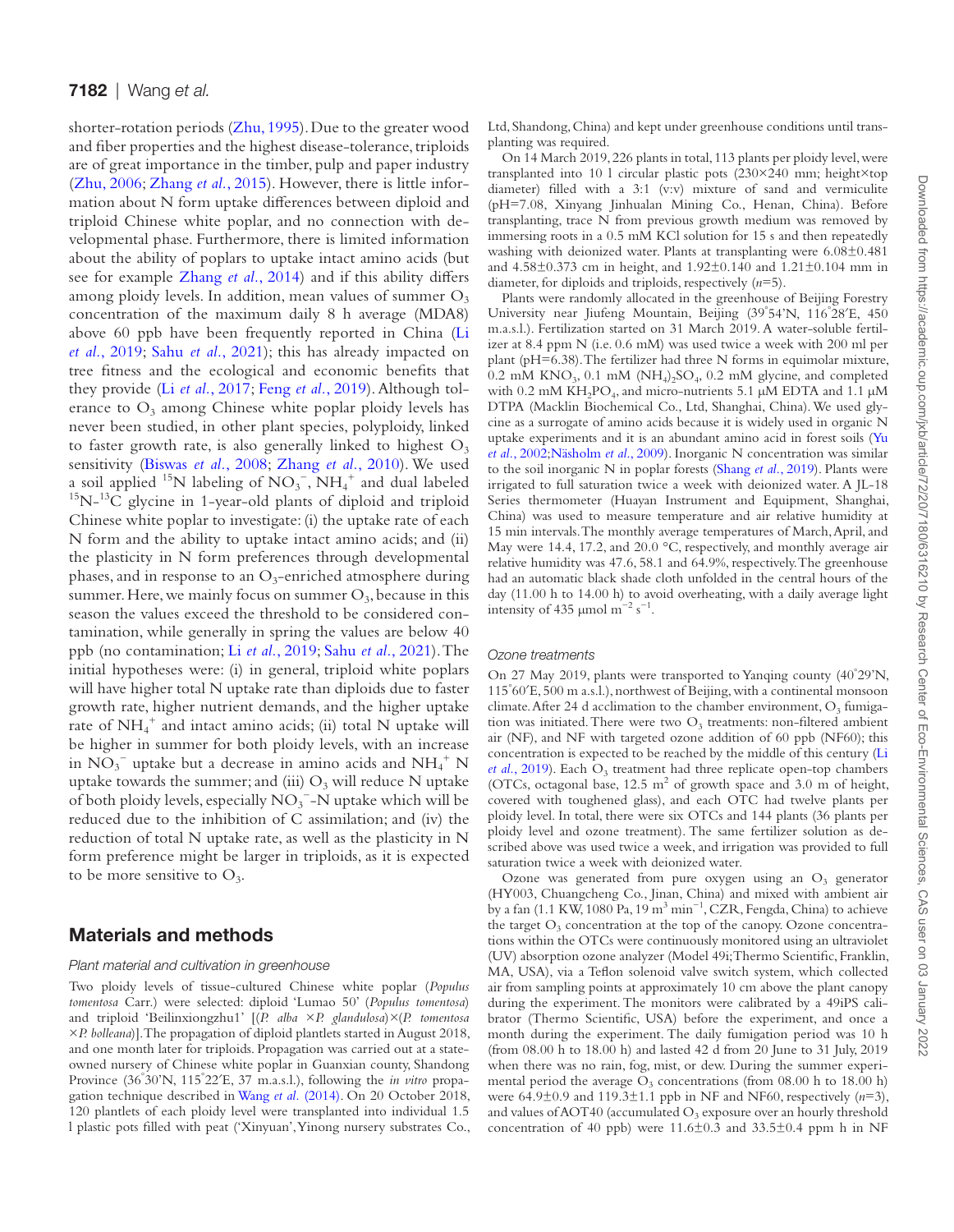and NF60, respectively (*n*=3). Monthly average temperature inside the OTCs of May, June and July were 19.7, 23.0 and 25.3 °C, respectively and monthly average air relative humidity 48.0, 66.6 and 77.0%, respectively.

#### *Nitrogen labeling*

Five plants per ploidy level were harvested at transplanting for initial morphology characterization  $(T_0)$ . Plants at this stage were  $0.167\pm0.021$ and 0.275±0.059 g shoot and root biomass, respectively, for diploids, and  $0.054\pm0.015$  and  $0.177\pm0.100$  g shoot and root biomass for triploids (*n*=5). First evaluation of the uptake of each N form was carried out on 6–7 May 2019 before moving the plants to the OTCs and to the  $O_3$ treatments, corresponding with the end of the first rapid growth phase of poplar in spring  $(T_1; Li$  *et al.*[, 2012](#page-9-23)). Second evaluation of the uptake of each N form was done on 1–2 August 2019 corresponding with the middle of the second rapid growth phase of poplar and after exposition to  $O_3$  treatments, in summer  $(T_2; L_i$  *et al.*[, 2012](#page-9-23); [Feng and Li, 2017\)](#page-9-14). Thirty-six plants from each ploidy level were randomly selected in spring, and the remaining 36 additional plants from each ploidy level and ozone treatment were used in summer.

To allow for acclimation to N forms, 28 d prior to labeling (starting on 8 April 2019 for spring labeling and on 3 July for summer labeling), selected plants were fertilized three times per week with the same fertilizer solution described above. Last fertilization and last watering were carried out 3 d and 2 d before the labeling, respectively.

For the labeling, we used four different solutions at 8.4 ppm N (i.e. 0.6 mM). All fertilizer solutions included the three N sources in equimolar proportions, but differed from one another in the labeled N source: (i) nitrate labeled:  $K^{15}NO_3$ ,  $(NH_4)_2SO_4$ , and glycine, (ii) ammonium labeled:  $KNO_3$ ,  $(^{15}NH_4)_2SO_4$ , and glycine; (iii) glycine labeled:  $KNO_3$ ,  $(NH_4)_2SO_4$ , and  $2^{-13}C^{15}N$  glycine and (iv) control solution with all the N forms in natural abundance. Uptake rates of different N forms are different when the N forms are applied individually or in mixtures ([Näsholm](#page-10-3) *et al*., 2009). Thus, preferences among N forms should be measured by applying all N forms in equimolar amounts. Abundance of 15N in  $K^{15}NO_3$  and  $(^{15}NH_4)_2SO_4$  was 60%, (Shanghai Engineering Research Center of Stable Isotope, Shanghai, China) and abundance of 2-<sup>13</sup>C<sup>15</sup>N glycine was 2-13C, 99%, 15N, 98% (Cambridge Isotope Laboratories, London, UK), while abundance in unlabeled N forms was 0.366% and 1.082% for 15N and 13C, respectively. In spring, nine plants per ploidy level were used for each labeled solution, and nine additional ones for the control solution. In summer, three plants of each ploidy level and chamber were supplied with one of the four solutions, and consequently, in total from all OTCs nine plants of each ploidy level were applied in one of the four solutions.

For the labeling, 200 ml of the described solutions were applied individually to each plant at 8.00 h–9.00 h (solar time). Net photosynthesis rate  $(A<sub>net</sub>)$  was measured at the end of the labeling period (10.00) h–12.00 h solar time) using an open gas exchange system LI-6400XT (LICOR Corp, USA). In order to quantify only internal and not abiotic limitations, and for comparative purposes between labeling dates, parameters were set equally in both dates, photosynthetic active radiation (PAR) was set at 1200  $\mu$ mol m<sup>-2</sup> s<sup>-1</sup>, CO<sub>2</sub> concentration at 400 ppm, block temperature at 30 °C, and ambient relative humidity (RH), 45–55% in spring and 55–65% in summer. Plants were harvested 3 h after labeling. Both the time of application of the fertilizer and time of harvesting were recorded for each plant, and the difference was considered as labeling time. After labeling, the plants were harvested. Each plant was separated into fine roots, coarse roots, stems and leaves. At harvesting, all fine roots (<2 mm) were washed in 0.5 mM KCl for 15 s to remove traces of the fertilizer in the root surface and three times in deionized water to eliminate the salt. Finally, all plant organs were oven-dried at 65 °C until the weight was stable and weighed. Fine roots were ground in a ball mill  $(MM400, Restsch, Haan, Germany)$ , and N and C concentration, and  $^{15}N$ 

and 13C abundance were determined by isotope ratio mass spectrometry (EF-IRMS Isochrom, Micromass, UK) at the UC Davis Stable Isotopes Laboratory (Davis, California, USA).

#### *Mathematical calculations*

Absolute biomass growth (in g) between  $T_0$  and  $T_1$  or between  $T_1$  and *T*<sub>2</sub> was calculated as:

Absolute growth<sub>T<sub>i</sub></sub> = 
$$
M_{T_i} - M_{T_{i-1}}
$$
 (1)

where *M* is the biomass of each organ or plant; and  $T_i$  is either  $T_1$  or  $T_2$ . Relative growth rate (RGR; in mg g<sup>-1</sup> d<sup>-1</sup>) at plant level between  $T_0$  and  $T_1$  or between  $T_1$  and  $T_2$  was calculated as:

$$
RGR = \frac{\ln(\text{plant mass}_{T_i}) - \ln(\text{plant mass}_{T_{i-1}})}{T_i - T_{i-1}}
$$
(2)

where, ln is natural logarithm and  $T_i$  is either  $T_1$  or  $T_2$ .

Due to the short-term labeling (3 h), the isotopic signal provided by each N form could be considered stable. Through dilution equations ([Deléens](#page-9-24) *et al.*, 1994), we can calculate the N taken up from a specific label source from the soil independently if it is the heavy or light isotope. The amount of  $N$  taken up ( $N_{\text{uptaken}}$ ; in  $\mu$ g) by fine roots from a specific labeled N form was calculated as:

$$
N_{\text{uptaken}} = X_N \times [N_{\text{fine root}}] \times DM \times 1000 \tag{3}
$$

where [ $N_{\text{fine root}}$ ] is the N concentration in fine roots (mg g DM<sup>-1</sup>); DM is the biomass of fine roots (g); and  $X_N$  is the proportion of N in fine roots that came from the specific labeled N form (either  $NO_3^-$ ,  $NH_4^+$  or glycine), which was calculated as:

$$
X_N = \frac{A_{LO} - A_{UO}}{A_{LF} - A_{UF}}
$$
(4)

where,  $A_{\text{LO}}$  is the <sup>15</sup>N abundance (atom%) in fine roots in each labeled plant,  $A_{\text{UO}}$  is the average <sup>15</sup>N abundance of fine roots in the unlabeled plants; and  $A_{\text{LF}}$  and  $A_{\text{UF}}$  are the <sup>15</sup>N abundance of the labeled and unlabeled fertilizer, respectively. The amount of C uptake in fine roots from the dual labeled  $2^{-13}C^{15}N$  glycine ( $C_{\text{uptaken}}$ ) was calculated using the same equations, but substituting  $X_{\text{N}}$ ,  $N_{\text{root}}$  and <sup>15</sup>N abundance with  $X_{\text{C}}$ , [ $C_{\text{fine}}$ root] and <sup>13</sup>C abundance, respectively [\(Supplementary Table S1\)](http://academic.oup.com/jxb/article-lookup/doi/10.1093/jxb/erab317#supplementary-data).

Nitrogen uptake rate (in  $\mu$ g g<sup>-1</sup> h<sup>-1</sup>) from each N form was calculated as:

$$
N_{\text{uptake rate}} = \frac{N_{\text{uptaken}}}{\text{DM} \times \text{time}} \times 1000 \tag{5}
$$

Labeling time (time) and fine roots dry biomass of each single plant (DM) were used to standardize calculations and avoid differences among plants due to small differences in labeling duration and root development, respectively.

The proportion of intact glycine taken up by fine roots was estimated by comparing the slope of the regression line between *C*<sub>uptaken</sub> against *N*<sub>uptaken</sub> determined by IRMS in fine roots from the regression line of slope=1 predicted from the stoichiometry of intact dual labeled glycine uptake (i.e. 1 mol of  $^{13}$ C per mol of  $^{15}$ N; [Warren, 2009a](#page-10-6)).

#### *Statistical analysis*

To avoid incomplete factorial design, two different analysis were carried out. In the first one the effect on biomass and photosynthesis rate (or N uptake rate) of ploidy levels and developmental phase (in season and N form) were assessed using a two-way ANOVA (or by three-way ANOVA) by comparing data of plants in spring with data of plants in summer under ambient ozone concentration (NF). The second analysis evaluated the effect on biomass, photosynthesis rate and N uptake rate of ozone contamination and ploidy levels by a generalized mixed model, by comparing data of plants in summer in NF and NF60 ozone treatments and considering chamber as a random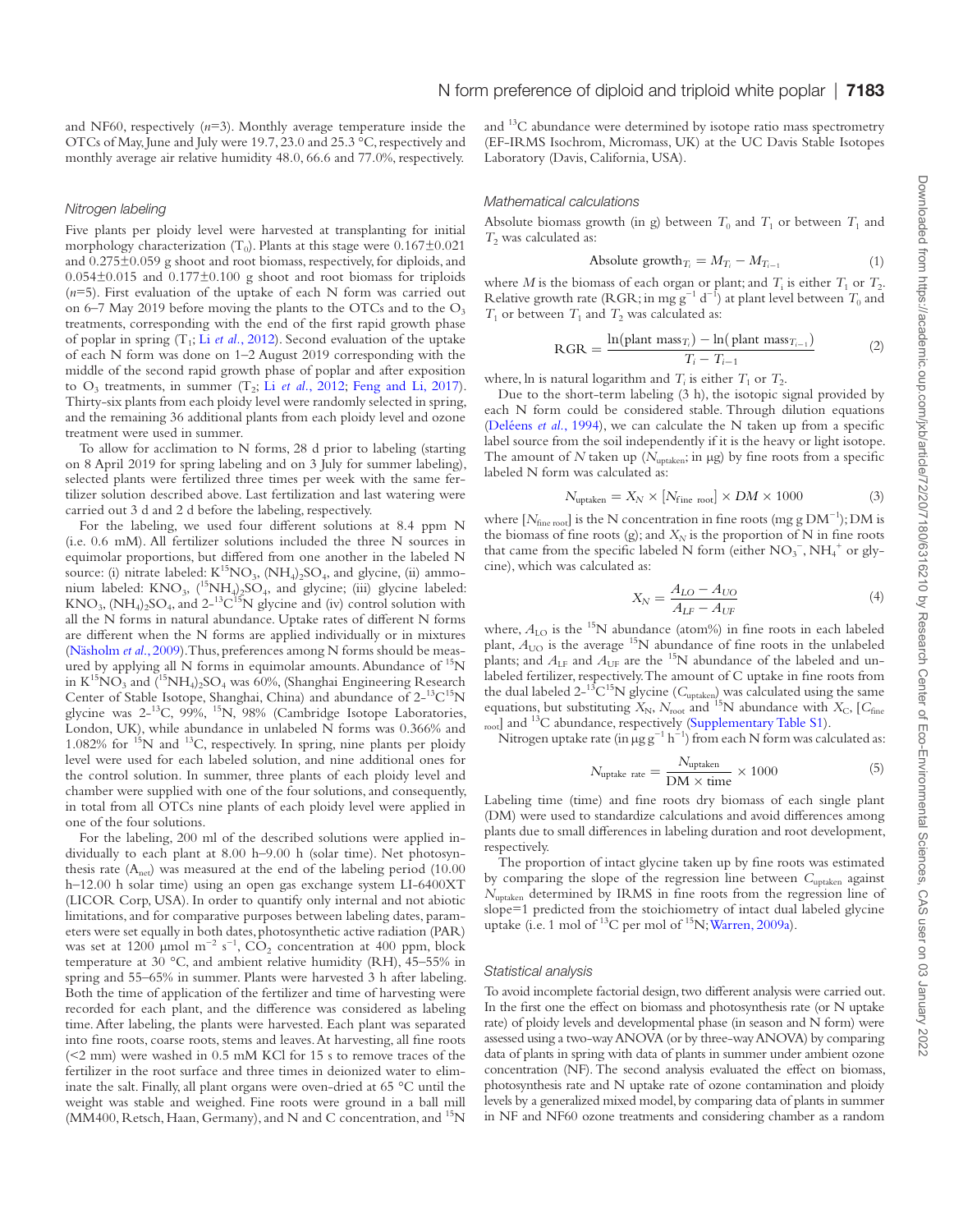factor. When normality assumption was not met, data were  $log_{10}$  or square root transformed. When ANOVA showed a significant effect, a post-hoc Fisher LSD test was carried out for multiple comparisons among treatments at  $\alpha$ =0.05. Additionally to the analysis of C and N uptake correlations for each treatment, differences between ploidy levels in the slope of the regressions between  $C_{\text{uptaken}}$  versus  $N_{\text{uptaken}}$  were conducted by checking the significance of regression coefficient  $β_3$  from the model:

$$
N_{\text{uptaken}} = \beta_0 + \beta_1 \times C_{\text{uptaken}} + \beta_2
$$
  
×species +  $\beta_3 \times C_{\text{uptaken}} \times \text{species} + \varepsilon$  (6)

where  $\beta_i$  is the regression coefficient and  $\varepsilon$  is the random term of the model [\(Doménech, 1999\)](#page-9-25). The same approach was used to detect differences between slopes of seasons/ozone concentrations within the same ploidy level. Statistical analyses were performed using STATISTICA 7.0 (StatSoft, Tulsa, USA).

# **Results**

# *Plant growth on different seasons and under summer-enriched ozone*

Despite initial differences in organ and plant biomass between ploidy levels, with triploid white poplars being half the size of diploids at transplanting and in spring, both ploidy levels had the same final plant biomass in summer ([Supplementary Table](http://academic.oup.com/jxb/article-lookup/doi/10.1093/jxb/erab317#supplementary-data) [S2\)](http://academic.oup.com/jxb/article-lookup/doi/10.1093/jxb/erab317#supplementary-data). Elevated  $O_3$  reduced total plant biomass of triploids, with the biggest reduction in perennial organs (stems and roots), while the plant biomass of diploids was unaffected.

Diploid white poplars had higher organ and plant absolute growth in spring, but lower in the summer than triploids (interaction season×ploidy levels; *F*=5.7, *P*=0.018; *F*=158, *P*<0.001; *F*=68.0, *P*<0.001, and *F*=85.3, *P*<0.001 for leaves, stems, roots and whole plant, respectively; [Fig. 1A](#page-4-0)). Consequently, both absolute and relative growth rates, RGR (interaction season×ploidy levels; *F*=68.9, *P*<0.001; [Fig. 2](#page-5-0)), changed depending on the season. While diploids maintained mostly the same absolute growth in spring and in summer, the absolute

growth of triploids increased around four times from spring to summer (RGR reduced to half in summer). Although the biomass of all organs increased in both seasons, summer absolute growth was more intense in perennial organs (stems and roots) than in deciduous organs (leaves).

Additionally, both ploidy levels decreased plant absolute growth under NF60 compared with NF (15.8% and 19.3% reduction for diploids and triploids, respectively) (interaction ozone×ploidy levels; *F*=0.17, *P*=0.67, [Fig. 1B\)](#page-4-0). The decrease of absolute growth in diploids was exclusively due to the reduction of leaf biomass. While in triploids the absolute growth reduction was primarily associated with perennial organs growth (stems and roots). However, while triploids decreased their RGR in response to NF60, diploids had no change in RGR (interaction ozone  $\times$  ploidy levels;  $F=3.1$ ,  $P=0.082$ ; [Fig. 2](#page-5-0)).

## *Effects of season and summer ozone on N forms, total N uptake rates and C acquisition*

Total N uptake in diploid white poplars was lower in spring than in summer, while in triploids the pattern was inverse (interaction season  $\times$  ploidy levels;  $F=29.7$ ,  $P<0.001$ ; [Fig.](#page-6-0) [3A\)](#page-6-0). Consequently, total N uptake rate in diploids was lower than triploids in spring, but higher than triploids in summer. The N uptake from each N form also changed with the season, and depended on the ploidy levels (interaction season  $\times$  ploidy levels  $\times$  N form; [Table 1\)](#page-6-1). Diploids had similar N uptake rates from each N form in spring. However, in the summer,  $NO<sub>3</sub><sup>-</sup>-N$  uptake rate doubled, while it remained unchanged for  $\mathrm{NH}_4^+$  and glycine. In contrast, for triploids  $NO_3^-$  was the N form with the highest N uptake rate independent of the season. In spring, triploid NH4 +-N uptake rate was higher than glycine. In summer,  $NO<sub>3</sub><sup>-</sup>$  and  $NH<sub>4</sub><sup>+</sup>$  uptake rate decreased to half, but it remained unchanged for glycine-N uptake. Consequently,



<span id="page-4-0"></span>Fig. 1. Absolute biomass growth in two ploidy levels of *Populus tomentosa* Carr. 1-year-old plants. (A) Effect between seasons: spring (T<sub>0</sub>-T<sub>1</sub>), from transplanting time (T<sub>0</sub>) to the end of first rapid growth phase (T<sub>1</sub>), or summer (T<sub>1</sub>-T<sub>2</sub>), from spring (T<sub>1</sub>) to middle of the second rapid growth phase of the species ( $T_2$ ). (B) Effect of O<sub>3</sub> concentrations during summer: ambient O<sub>3</sub> (air non filtered, NF), or with an increase of 60 ppb O<sub>3</sub> over ambient (NF60). Different lowercase letters indicate statistically significant differences in organs, while "\*" indicates statistical differences in total plant biomass. Data are means ±SE (*n*=36).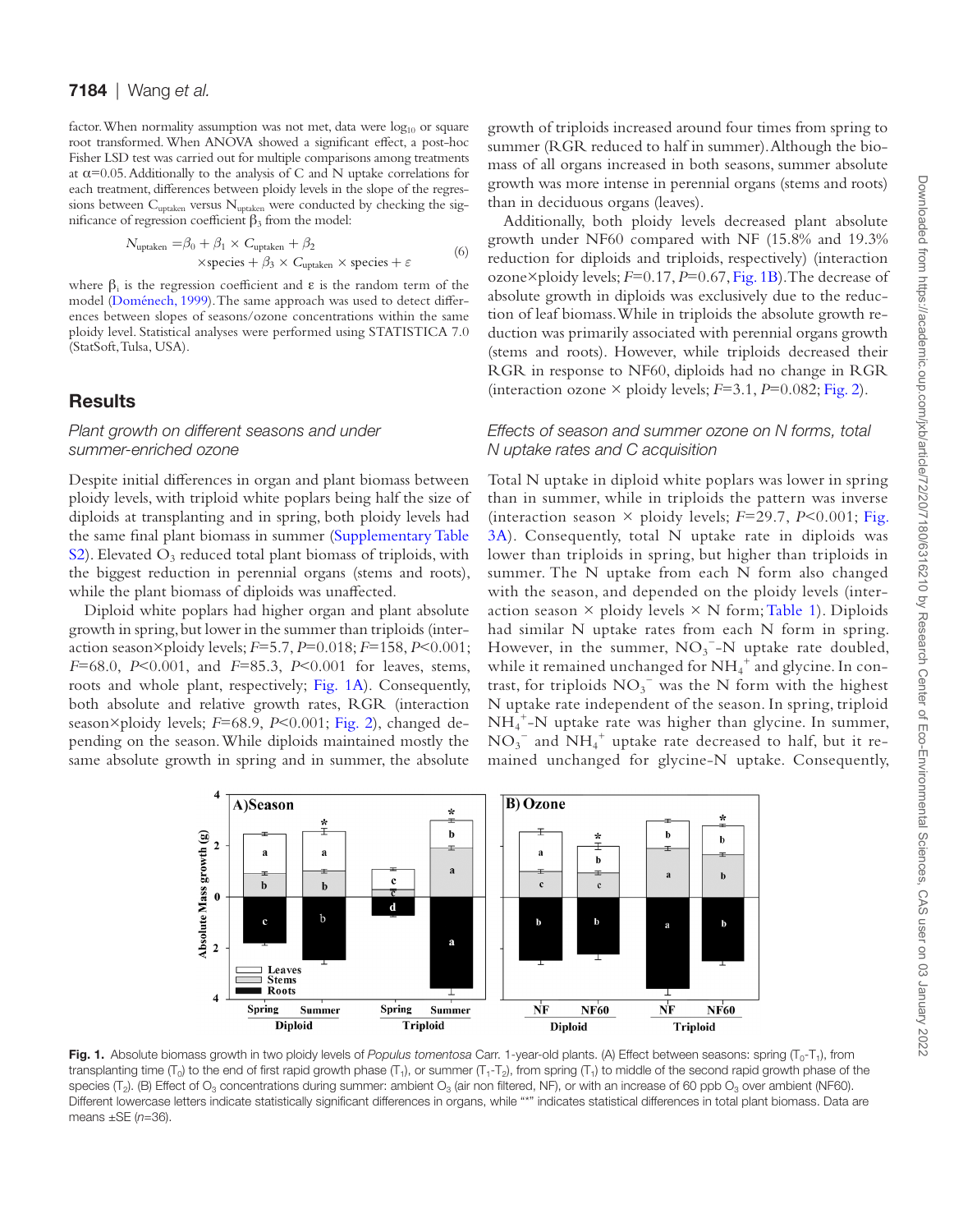

<span id="page-5-0"></span>Fig. 2. Conceptual diagram of the effects of season and O<sub>3</sub> on photosynthesis rate (A<sub>net</sub>, µmol CO<sub>2</sub> m<sup>-2</sup> s<sup>-1</sup>, arrows), relative growth rate (RGR, mg g<sup>-1</sup> day−1, boxes), absolute biomass growth (g, inserted numbers) and total N uptake rate (TNu, µg N gDM−1 h−1, arrows) in two ploidy levels of *Populus tomentosa* Carr. 1-year-old plants. (A) Diploid plants and (B) triploid plants at (1) spring, the end of the first rapid growth phase (T<sub>1</sub>); and (2) summer, at the middle of the second rapid growth phase of the species  $(T_2)$ . During summer (starting on 20 June), plants were exposed to two different  $O_3$ concentrations: ambient O<sub>3</sub> (air non filtered, NF) or with an increase of 60 ppb O<sub>3</sub> over ambient (NF60). Solid medium-grey boxes and black numbers indicate the values of variables in response to seasons at spring (1) and summer (2), long dashed dark grey boxes and grey numbers at summer indicate the values of variables in response to elevated O<sub>3</sub>. Arrows show the expected flux direction of C and N. Note that the height of boxes and width of arrows are proportional to the magnitude of the process indicated. Different letters (or numbers) indicate statistical difference between seasons (or  $O<sub>3</sub>$ concentrations at summer).

in summer for triploids  $\mathrm{NH_4}^+$  and glycine-N uptake rates were similar, but lower than  $NO_3^-$ . Triploid  $NO_3^-$ -N uptake rate was more than two times faster than diploids in spring, but half of that of diploids in summer. Triploid  $\overline{NH_4}^+$  and glycine-N uptake rates were similar to diploids, independent of the season.

In response to NF60, both ploidy levels decreased mainly the N uptake rate of  $NO_3^-$  (interaction N form×ozone; [Fig.](#page-6-0) [3B](#page-6-0); [Table 1](#page-6-1)). Additionally, diploids showed a higher reduction in N form uptake than triploids (interaction ploidy levels×ozone). However, post-hoc test indicated differences at the triple interaction level (ploidy levels×ozone×N form). In diploids under NF60, together with 22% of NO<sub>3</sub><sup>-</sup>-N uptake reduction, glycine-N uptake was decreased by about 36%. These changes did not alter the ranking of diploid N form uptake rates; despite the  $O_3$  concentration, diploid  $NO_3^-$ -N uptake was faster than  $NH_4^+$  and glycine. In contrast, in triploids, the  $NO<sub>3</sub><sup>-</sup>$  N uptake reduction under NF60 was not enough to produce significant differences compared with NF. However, the non-significant reduction

in  $\mathrm{NO_3}^-$ -N uptake and a non-significant increase in  $\mathrm{NH_4}^+$ -N and glycine-N uptake rate under NF60 were enough to eliminate differences among N forms. The ranking of N uptake rates among N forms changed from higher  $\overline{\text{NO}_3}^{-}$ -N uptake than the other two N forms under NF, to similar N uptake rates among N forms in NF60 ([Fig. 3B](#page-6-0); [Table](#page-6-1)  [1](#page-6-1)). Finally, the total N uptake rate of diploids decreased in NF60 compared with NF plants, while it remained unchanged for triploid plants (interaction ozone×ploidy levels; F=5.2, *P*=0.029; [Fig. 3B](#page-6-0)).

There was a significant correlation between  $N_{\text{uptaken}}$  and  $C<sub>uptaken</sub>$  for both ploidy levels in each season or  $O<sub>3</sub>$  concentration, except for diploids in spring in which this correlation was only marginally significant ([Table 2](#page-7-0); [Supplementary Fig.](http://academic.oup.com/jxb/article-lookup/doi/10.1093/jxb/erab317#supplementary-data) [S1\)](http://academic.oup.com/jxb/article-lookup/doi/10.1093/jxb/erab317#supplementary-data). Based on season, the slope of  $N_{\text{uptaken}}$  and  $C_{\text{uptaken}}$  was steeper in spring than in summer, and steeper in triploids than in diploids ( $P<0.01$  in all the cases). In response to  $O_3$ , both ploidy levels reduced the regression slope, but the decrease in triploids was sharper than that of diploids (*P*<0.01 in all the cases).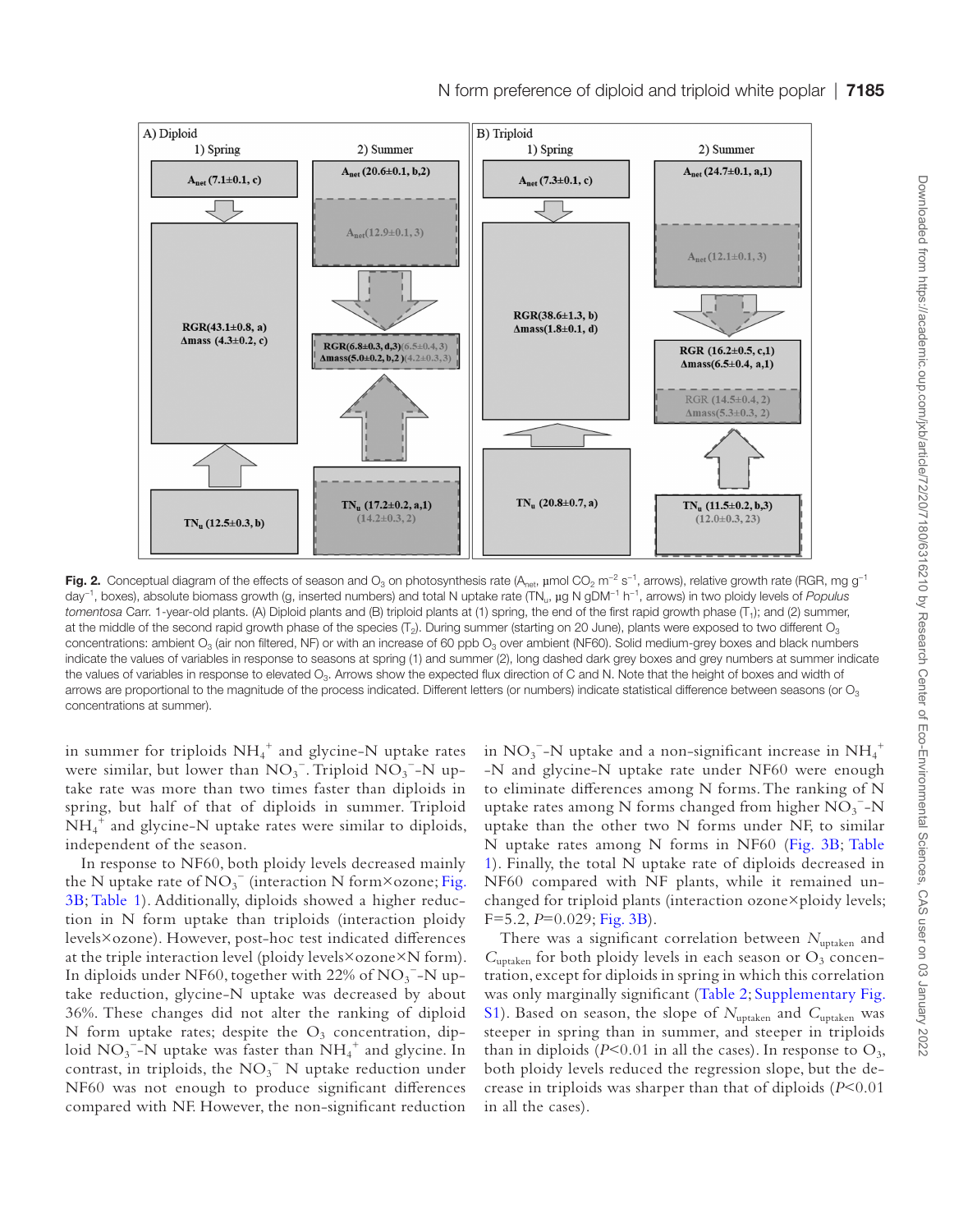#### 7186 | Wang *et al.*

There was no significant difference in  $A<sub>net</sub>$  between ploidy levels in spring, but in the summer, even though both showed increased  $A_{\text{net}}$ , the increase in diploids was lower than that for triploids (188% and 239% increase, for diploids and triploids, respectively; [Fig. 3\)](#page-6-0). Consequently, in the summer, triploids had higher  $A_{net}$  than diploids (interaction ploidy levels×season; *F*=12.9, *P*<0.001). Compared with NF, *A*net of diploid plants decreased by 38%, while triploid plants decreased by 51% at NF60. These reductions eliminated



<span id="page-6-0"></span>Fig. 3. Nitrogen uptake rate from  $NO<sub>3</sub><sup>-</sup>$ , NH<sub>4</sub><sup>+</sup>, and glycine in two ploidy levels of *Populus tomentosa* Carr. 1-year-old plants. (A) Uptake rate between seasons: spring, end of first rapid growth phase  $(T_1)$ , or summer, middle of the second rapid growth phase of the species  $(T_2)$ . (B) Uptake rate between  $O_3$  concentrations: ambient  $O_3$  (air non filtered, NF), or with an increase of 60 ppb  $O_3$  over ambient (NF60). Bars marked with different letters indicate statistically significant difference between seasons or  $O<sub>3</sub>$ concentrations at summer. Inserted figures indicate total N uptake rate (TNu). Data are means±SE (*n*=9).

*A*net differences between ploidy levels under NF60 (interaction ploidy levels×ozone *F*=20.3, *P*<0.001). Across seasons, ploidy levels and  $O_3$  concentrations, only  $NH_4^+$  -N uptake rate was marginally and negatively correlated with *A*net (*y*=−0.13*x*+6.2; *r* 2 =0.65; *F*1,5=7.5; *P*=0.051). In contrast, neither total N uptake  $(y=-0.15x+16.8; r^2=0.09;$ *F*<sub>1,5</sub>=0.40; *P*=0.56) nor NO<sub>3</sub><sup>−</sup> (*y*=−0.037*x*+7.17; *r*<sup>2</sup>=0.09;  $F_{1,5}$ =0.05; *P*=0.83) or glycine ( $\gamma$ =0.017*x*+3.4; *r*<sup>2</sup>=0.03;  $F_{1,5}$ =0.14; *P*=0.72) N uptake rates were correlated with  $A_{\text{net}}$ ([Supplementary Fig. S2](http://academic.oup.com/jxb/article-lookup/doi/10.1093/jxb/erab317#supplementary-data)).

# **Discussion**

## *Preference for N forms in diploid white poplar shows greater plasticity in response to seasons*

According to our hypothesis (i), both ploidy levels were able to take up intact glycine in both seasons, demonstrated by the high correlation between  $N_{\text{uptaken}}$  and  $C_{\text{uptaken}}$  [\(Table 2;](#page-7-0) [Supplementary Fig. S1\)](http://academic.oup.com/jxb/article-lookup/doi/10.1093/jxb/erab317#supplementary-data). Furthermore, slopes indicated that more than 60% of the glycine was absorbed intact in spring, and around 40% in summer. Additionally, according our first hypothesis, triploids had generally a higher N uptake of intact glycine than diploids, especially in spring, which would match with a strategy to reduce C and N assimilation cost during spring and improve growth rate of the latter ([Boudsocq](#page-9-13) *et al.*, [2012;](#page-9-13) [Gruffman](#page-9-10) *et al.*, 2013; [Franklin](#page-9-12) *et al.*, 2017). However, the proportion of intact glycine uptake in white poplar is lower than the 86–95% reported for most of the forest tree species ([Warren, 2009a;](#page-10-6) [Gruffman](#page-9-10) *et al.*, 2013; [Uscola](#page-10-5) *et al.*, [2017\)](#page-10-5). Differences between ploidy levels and with other tree species might be due to differences in abundance or activity of root cellular transporters for amino acids or by different experimental conditions [\(Näsholm](#page-10-3) *et al*., 2009; [Nacry](#page-9-7) *et al.*, [2013;](#page-9-7) [Zhang](#page-10-8) *et al.*, 2014). However, the estimation method has some limitations, i.e. amino acids are mineralized in the soil and  $^{13}$ C and  $^{15}$ N might be taken up independently; or the  $^{13}$ C:<sup>15</sup>N molar ratio of labeled roots can be affected by post-uptake loss of  ${}^{13}CO_2$  via respiration, photorespiration and internal remobilization of  $^{15}N$  and/or  $^{13}C$ , leading to over or underestimation of intact glycine ([Warren, 2012\)](#page-10-27). Additionally,

<span id="page-6-1"></span>Table 1. F and P values of N uptake rates for NO<sub>3</sub><sup>-</sup>, NH<sub>4</sub><sup>+</sup>, and glycine in two ploidy levels of Populus tomentosa Carr. 1-year-old plants with season (or  $O_3$  concentration at summer) on a three-way ANOVA.

| Variable                    |        | D       | Variable                   |        | P       |  |
|-----------------------------|--------|---------|----------------------------|--------|---------|--|
| Season                      | 4.032  | 0.047   | Ozone                      | 2.268  | 0.135   |  |
| Ploidy levels               | 1.192  | 0.278   | Ploidy levels              | 23.943 | < 0.001 |  |
| N Form                      | 25.315 | < 0.001 | N Form                     | 41.582 | < 0.001 |  |
| Season×Ploidy levels        | 35.404 | < 0.001 | OzonexPloidy levels        | 4.762  | 0.032   |  |
| Season×N Form               | 3.847  | 0.024   | OzonexN Form               | 3.640  | 0.030   |  |
| Ploidy levels xN Form       | 1.035  | 0.359   | Ploidy levels xN Form      | 7.166  | 0.001   |  |
| Season×Ploidy levels×N Form | 9.156  | < 0.001 | OzonexPloidy levelsxN Form | .469   | 0.235   |  |
|                             |        |         |                            |        |         |  |

Statistical analysis for  $O_3$  effects OTC chamber was included as a random variable.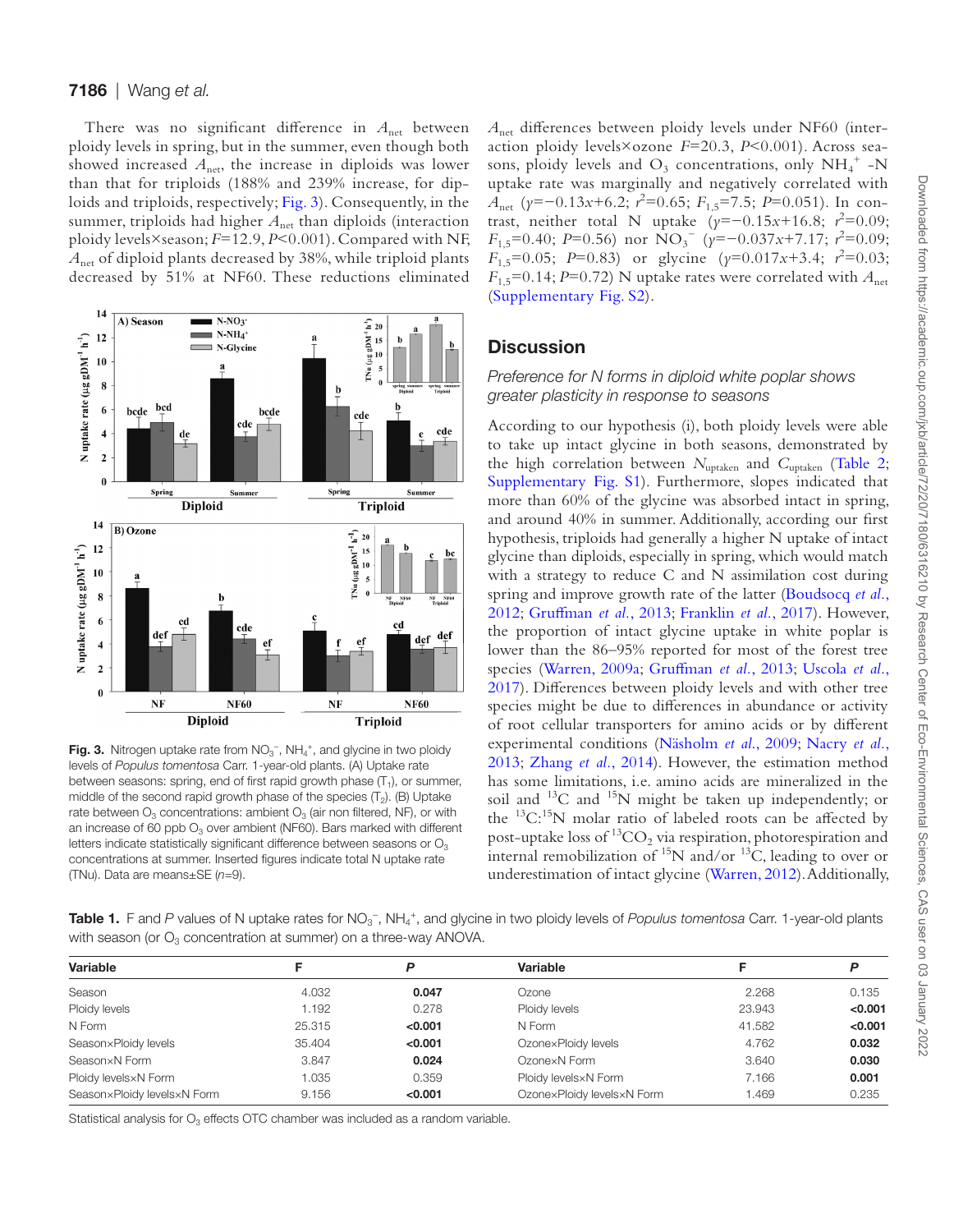<span id="page-7-0"></span>Table 2. F-, P-, and R<sup>2</sup>- values of regressions between C<sub>uptaken</sub> and N<sub>uptaken</sub> in fine roots of two ploidy levels of Populus tomentosa Carr. 1-year-old plants after soil application of dual <sup>13</sup>C and <sup>15</sup>N labeled glycine at spring, the end of the first rapid growth phase; and summer, at the middle of the second rapid growth phase of the species.

| Variable             | df |         |          | $R^2$  | slope    |
|----------------------|----|---------|----------|--------|----------|
|                      |    |         |          |        |          |
| Spring-Triploid      | 8  | 66,8073 | < 0.0001 | 0.9052 | 0.8387 a |
| Summer-NF-Diploid    | 8  | 8.9732  | 0.0201   | 0.5618 | 0.4237 d |
| Summer-NF-Triploid   | 8  | 21.9957 | 0.0022   | 0.7586 | 0.4806c  |
| Summer-NF60-Diploid  | 8  | 15.7893 | 0.0054   | 0.6928 | 0.4179e  |
| Summer-NF60-Triploid | 8  | 9.1652  | 0.0192   | 0.567  | 0.3921 f |

During summer (starting on 20 June), plants were exposed to two different  $O_3$  concentrations: ambient  $O_3$  (air non filtered, NF) or with an increase of 60 ppb  $O_3$  over ambient (NF60) (n=9).

we cannot discard that part of the N taken up and/or the N forms were translocated from roots to other plant organs, affecting the estimation of N uptake rates.

Preference for N forms in diploids shows greater plasticity in response to seasons compared with triploids [\(Fig. 3A](#page-6-0)). Diploids had no specific preferences among N forms in spring, while in summer, they preferred  $NO_3^-$  over  $NH_4^+$  and glycine. However, triploids did not modify their N form preferences in response to season, and showed an overall preference for  $\mathrm{NO_3}^-$ . The plasticity in N form preferences of diploids was mainly due to the plasticity in  $NO<sub>3</sub><sup>-</sup>-N$  uptake, which increased in summer, rather than to other changes in N uptake rates in other N forms, as claimed in our hypothesis (ii). As  $NO<sub>3</sub><sup>-</sup>$  uptake is highly dependent on current photoassimilates [\(Gruffman](#page-9-10) *et al.*, [2013;](#page-9-10) [Franklin](#page-9-12) et al., 2017), low NO<sub>3</sub><sup>-</sup>-N uptake rates in spring were expected due to internal limitations on photosynthesis rates in our experiment [\(Fig. 2A\)](#page-5-0). The lack of correlation between  $NO_3^-$ -N uptake and photosynthesis rate might reflect the utilization of soluble sugars from remobilization of reserves as an alternative pathway. Additionally, according to our hypothesis (ii), both ploidy levels tended to reduce the intact glycine and  $\mathrm{NH_4}^+$ -N uptake in summer. Both N forms and especially glycine are less dependent on current photoassimilates [\(Gruffman](#page-9-10) *et al.*, 2013; [Franklin](#page-9-12) *et al.*, 2017). Consequently, glycine N uptake was not correlated with photosynthesis, and NH4 +-N uptake decreased with increased photosynthesis [\(Supplementary Fig. S2\)](http://academic.oup.com/jxb/article-lookup/doi/10.1093/jxb/erab317#supplementary-data). Preferences among N forms in both ploidy levels might also respond to changes in N form availability. In the summer, microbial activity increases, triggering high mineralization rates and increasing  $NO<sub>3</sub><sup>-</sup>$  availability [\(Schimel and Bennett, 2004](#page-10-2); [Rennenberg](#page-10-0) *et al.*, 2009).

Generally it is assumed that N uptake matches growth [\(Lambers](#page-9-6) *et al.*, 2008). In our study, differences between ploidy levels on RGR, absolute growth, and C assimilation did not keep pace with total N uptake rate and preferences among N forms. One possible explanation might be the different C and N use strategies between ploidy levels. In spring, diploids grew faster (absolute growth and RGR) and had similar C assimilation but lower N acquisition than triploids ([Fig. 2A](#page-5-0)), suggesting more C directed to support growth and less to fuel the metabolism of N taken up ([Gruffman](#page-9-10) *et al.*, 2013; [Uscola](#page-10-9) *et al.*, 2015; [Villar-Salvador](#page-10-1) *et al.*, 2015). In order to achieve a reduced cost in the metabolism of N uptake, diploids increased the proportion of low metabolic cost N forms taken up, i.e. amino acids and NH<sub>4</sub><sup>+</sup> [\(Boudsocq](#page-9-13) et al., 2012; [Gruffman](#page-9-10) *et al.*, 2013; [Franklin](#page-9-12) *et al.*, 2017), and used N form as a function of its soil availability, as they were applied in equimolar mixtures in this study. This result could also suggest that diploids rely more on C and N reserve remobilization in early growth phases than triploids, as usually do fast-growing species [\(Uscola](#page-10-9) *et al.*, 2015; [Villar-Salvador](#page-10-1) *et al.*, 2015). In contrast, the lower growth but higher total N and  $NO_3^-$  uptake rates of triploid white poplars compared with diploids suggest that C might be mainly used for growth together with metabolism of the  $NO_3^-$  taken up ([Fig. 2B\)](#page-5-0). However, due to low C acquisition, C reserves may also play an important role at this moment. In summer, even diploids maintain similar absolute growth compared with spring growth; it had six times less RGR, and increased to double N uptake rates, mediated by an increase in  $NO_3^-$  preference [\(Figs 2A;](#page-5-0) 3A), which has high acquisition and metabolism cost [\(Boudsocq](#page-9-13) *et al.*, 2012; [Gruffman](#page-9-10) *et al.*, 2013; [Franklin](#page-9-12) *et al.*, 2017). For now, as photosynthesis results suggest no limitation on C assimilation, the current acquired C could be enough to fulfill the C demands, i.e. growth and  $NO_3^-$  uptake metabolism. However, triploids had noticeable absolute growth increment in summer (around four times with respect to spring) but two times lower RGR than in spring, and N uptake decreased to half ([Figs 2B;](#page-5-0) 3A). These results, together with the high photosynthesis rate in summer, suggest that newly acquired C might be mainly used to fuel growth. Consequently, triploids decreased the C and energy cost of N metabolization by decreasing  $NO<sub>3</sub><sup>-</sup>$  and total N uptake. Additionally, under our experimental conditions, as summer ambient  $O_3$  concentration (64.9 ppb) exceeded 40 ppb, both ploidy levels would consume part of the acquired C for detoxification and repairing reactive oxygen species damage [\(Andersen, 2003](#page-9-26); Sitch *et al.*[, 2007;](#page-10-15) [Sahu](#page-10-22) *et al.*, [2021\)](#page-10-22).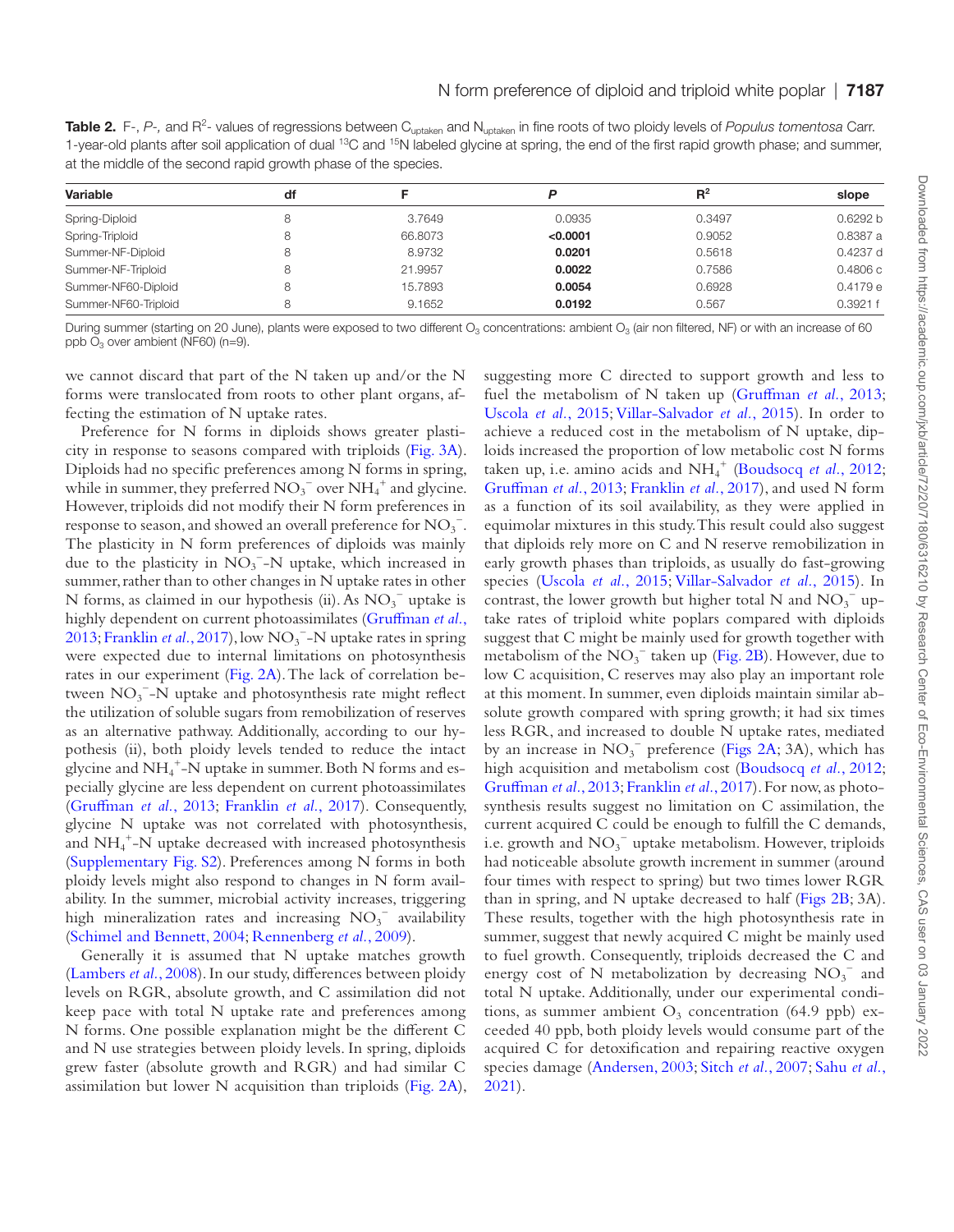## 7188 | Wang *et al.*

# *Plasticity in N form preferences of triploids allows maintenance of total N uptake under elevated summer O3*

According to our hypothesis (iii), elevated  $O_3$  concentration negatively affected both ploidy levels. Though they had some similar responses, each ploidy level was differently impacted upon. In response to an enriched atmosphere of  $O_3$ , both ploidy levels decreased photosynthesis and decreased  $\mathrm{NO_3}^{-}\text{-}\mathrm{N}$ uptake rates, especially in diploids [\(Figs 2](#page-5-0); 3B), as we expected. The reduction of  $NO_3^-$ -N uptake, considering its high dependence on photoassimilates ([Gruffman](#page-9-10) *et al.*, 2013; [Franklin](#page-9-12) *et al.*[, 2017](#page-9-12)), was likely related to the significant decrease in C assimilation under elevated  $O_3$ . Reductions in C assimilation are also common negative effects under elevated O<sub>3</sub> (Li *[et al.](#page-9-21)*, [2017;](#page-9-21) Feng *et al.*[, 2019\)](#page-9-16). Additionally, both ploidy levels decreased the proportion of intact glycine uptake, implying that N from glycine was taken up as  $NH_4^+$  ([Table 2](#page-7-0); [Fig. 3B](#page-6-0)). This effect was significantly stronger in triploids, with a reduction of 2% in uptake of intact glycine in diploids versus 18% in triploids. However, diploids decreased  $\overline{NO_3}^-$  and also glycine- $\overline{N}$ uptake rates and, as a consequence, total N uptake was reduced by  $\sim$ 17%, although these changes did not modify its N form preferences ([Fig. 3B](#page-6-0)). Additionally, the reduction in N acquisition ability of diploids under elevated  $O_3$  suggests a limitation in acquiring other soil resources, such as water, that under other conditions would make them more susceptible to other stress conditions, like drought stress [\(Pollastrini](#page-10-28) *et al.*, 2014). On the contrary, in triploid white poplars, elevated  $O_3$  unaffected total N uptake, indicating that these plants were able to alleviate or compensate for the negative effects of  $O_3$  on  $NO_3$ <sup>-</sup>-N uptake decline by modifying their N form preferences and slightly increasing  $NH_4^+$  and intact glycine N uptake rates ([Fig. 3B](#page-6-0)).

Previous studies reported that the negative impact of  $O<sub>3</sub>$  on plant growth and total N uptake are simultaneous ([Luedemann](#page-9-15) *et al.*, 2005; [Weigt](#page-10-17) *et al.*, 2012; Zak *et al.*[, 2012](#page-10-29)). However, our results showed that  $O_3$  damage on growth was not always coupled with total N uptake or the uptake of each N form. The differential effects of  $O_3$  by ploidy levels on growth and/or N uptake might be linked with C use strategy, similar to the performance between different seasons. In diploids, under elevated  $O<sub>3</sub>$  concentrations, inhibition in C assimilation did not drive intense reductions of growth, but N uptake rate was reduced, indicating that the inhibition of elevated  $O_3$  on C assimilation mainly impaired N uptake ([Fig. 2A\)](#page-5-0). In contrast, under elevated  $O_3$ , triploids showed a strong decrease in C assimilation, leading also to a significant decrease in growth without decreasing N uptake ([Fig. 2B](#page-5-0)) [\(Andersen, 2003](#page-9-26); Sitch *et al.*[, 2007](#page-10-15)). Furthermore, both ploidy levels also had to invest more C for defense under elevated ozone (Sitch *et al.*[, 2007](#page-10-15); Li *et al.*[, 2017;](#page-9-21) [Feng](#page-9-16) *et al.*[, 2019\)](#page-9-16). Considering the higher decrease of net photosynthesis (51% versus 38%), and absolute biomass growth (20% versus 16%) in triploids compared with diploids, triploids were intensely impacted by elevated  $O_3$ , as stated in our hypothesis (iv).

However, besides growth and N uptake, newly assimilated C can also be allocated to support respiration, reserve, defense or other sink demands ([Andersen, 2003](#page-9-26); [Huang](#page-9-27) *et al.*, 2019). Further studies should examine differences of C and N acquisition between ploidy levels (or species) in response to different time scales and stress conditions, and studied together with C and N allocation strategies among different sinks.

To the best of our knowledge, for the first time, we have investigated the plasticity of preference among N forms in response to season (with different growth rate), and  $O_3$ contamination. Chinese white poplar had the ability to uptake intact amino acids, with triploids having higher intact amino acid uptake ability compared with diploids. Preferences among N forms of each ploidy level shifted in response to seasons and/or  $O_3$ . While diploids changed from no preferences among N forms in spring to high NO3 − preference in summer, triploids had an overall preference for NO<sub>3</sub><sup>-</sup>. Furthermore, growth rate was asynchronous with N uptake. Differences between both processes might be explained by different strategies on C and N use. In spring, when C and N acquisition were limited, diploids probably used newly acquired nutrients and reserve remobilization to fuel its fast growth. Triploids in spring with low growth rates likely used C to support N uptake metabolism. In summer, C assimilation was sufficient for diploids to fuel growth and metabolize N uptake, but in triploids C was probably primarily used to fuel fast growth. Under elevated  $O_3$  fumigation, C acquisition and NO<sub>3</sub><sup>-</sup>-N uptake decreased in both ploidy levels. However, in diploids  $O_3$  effects resulted in growth and total N uptake reductions, without changes in N form preferences. In contrast, in triploids, the effect of  $O_3$  was a reduction in growth; furthermore, triploids were able to avoid  $O_3$  impact on N uptake shifting preferences from an overall preference for  $NO_3^-$  to similar preferences among N forms. Our study provides a new direction to explore plant N form uptake patterns combining its own growth rhythm with C and N use strategies, and to explore plant behavior under stress conditions.

# Supplementary data

The following supplementary data are available at *JXB* [online.](http://academic.oup.com/jxb/article-lookup/doi/10.1093/jxb/erab317#supplementary-data)

Table S1.  $^{15}N$  and  $^{13}C$  abundance (atom%) in unlabeled  $(A<sub>UO</sub>)$  and labeled  $(A<sub>LO</sub>)$  new roots in two ploidy levels of *Populus tomentosa* Carr. 1-year-old plants.

Table S2. Organ and plant biomass at different harvesting moments of two ploidy levels of *Populus tomentosa* Carr. 1-year-old plants.

Fig.  $S1.$   $^{13}C-^{15}N$  molar correlations after uptake of duallabeled glycine in roots of two ploidy levels of *Populus tomentosa* Carr. 1-year-old plants.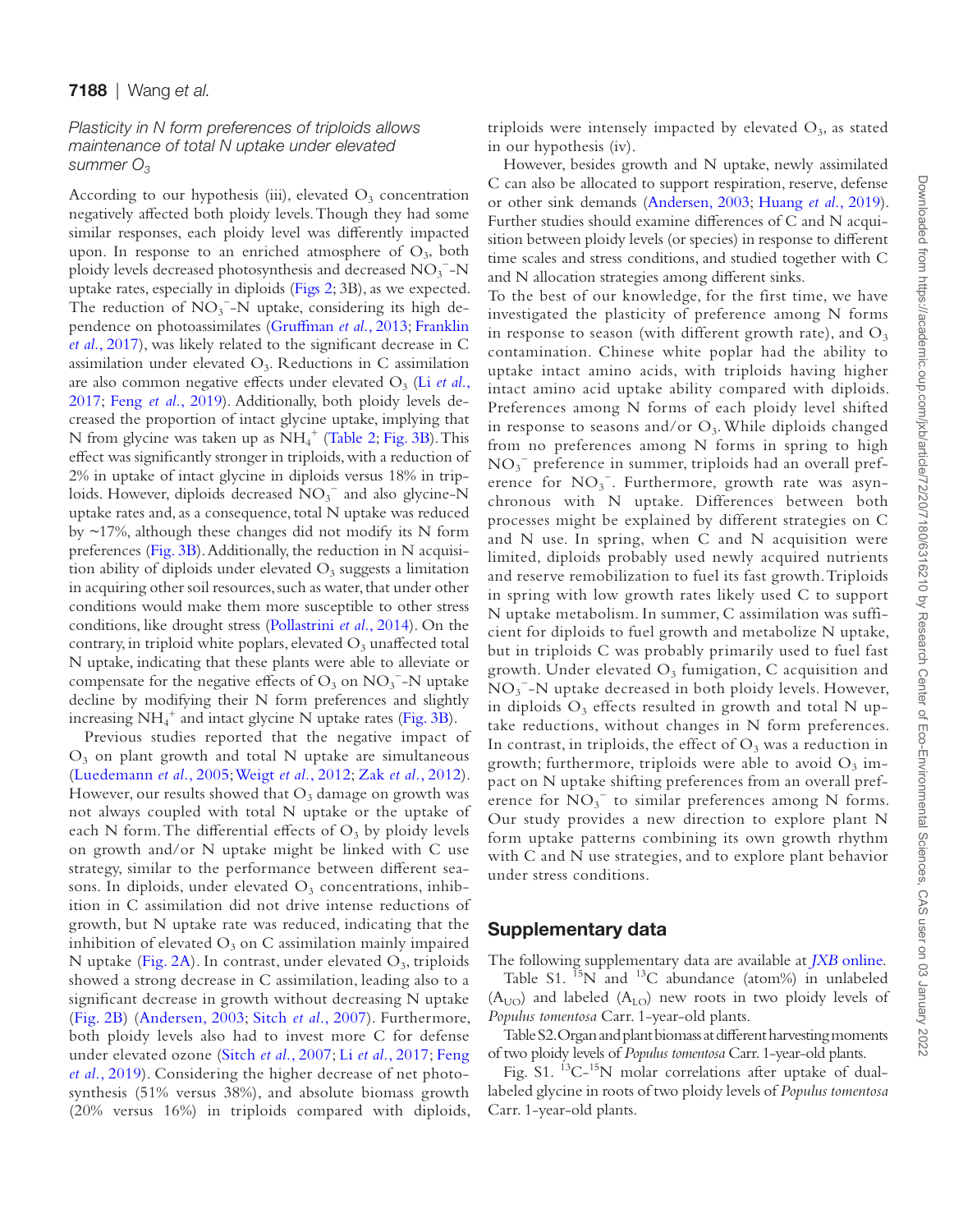Fig. S2. Relationship between the photosynthesis rate (Anet) across ploidy levels, seasons and ozone treatments and the N uptake rates from glycine,  $NH_4^+$  and  $NO_3^-$ .

#### Acknowledgements

This study was funded by the National Key Research and Development Program of China (2016YFD0600403). Mercedes Uscola is supported by a Post-doctoral Fellowship Atracción Talento—Comunidad de Madrid (ref. 2017-T2/AMB-5742). The authors declare that the research was conducted in the absence of any commercial or financial relationships that could be construed as a potential conflict of interest.

## Author contributions

MMW and MU designed the experiments; MMW cultivated the plants, performed the labeling treatments, harvesting and sample processing; YSX performed the ozone treatments; MMW and MU performed the data calculations, statistical analysis, and wrote the manuscript; GLL, YL and ZZF provided the financial support and supervised the writing of the final manuscript.

## Data availability

The data that support the findings of this study are openly available at Dryad Digital Repository <https://doi.org/10.5061/dryad.qfttdz0gd;> Wang *et al.*[, \(2021\)](#page-10-30)

#### References

<span id="page-9-26"></span>Andersen CP. 2003. Source-sink balance and carbon allocation below ground in plants exposed to ozone. New Phytologist 157, 213–228.

<span id="page-9-8"></span>Andresen LC, Michelsen A. 2005. Off-season uptake of nitrogen in temperate heath vegetation. Oecologia 144, 585–597.

<span id="page-9-2"></span>Ashton IW, Miller AE, Bowman WD, Suding KN. 2010. Niche complementarity due to plasticity in resource use: plant partitioning of chemical N forms. Ecology 91, 3252–3260.

BassiriRad H, Griffin KL, Reynolds JF, Strain BR. 1997. Changes in root  $NH_4^+$  and  $NO_3^-$  absorption rates of loblolly and ponderosa pine in response to  $CO<sub>2</sub>$  enrichment. Plant and Soil 190, 1-9.

<span id="page-9-22"></span>Biswas DK, Xu H, Li YG, Liu MZ, Chen YH, Sun JZ, Jiang GM. 2008. Assessing the genetic relatedness of higher ozone sensitivity of modern wheat to its wild and cultivated progenitors/relatives. Journal of Experimental Botany 59, 951–963.

<span id="page-9-3"></span>Boczulak SA, Hawkins BJ, Roy R. 2014. Temperature effects on nitrogen form uptake by seedling roots of three contrasting conifers. Tree Physiology 34, 513–523.

<span id="page-9-13"></span>Boudsocq S, Niboyet A, Lata JC, Raynaud X, Loeuille N, Mathieu J, Blouin M, Abbadie L, Barot S. 2012. Plant preference for ammonium versus nitrate: a neglected determinant of ecosystem functioning? The American Naturalist 180, 60–69.

<span id="page-9-9"></span>Cui J, Yu C, Qiao N, Xu X, Tian Y, Ouyang H. 2017. Plant preference for  $NH_4^+$  versus  $NO_3^-$  at different growth stages in an alpine agroecosystem. Field Crops Research 201, 192–199.

<span id="page-9-24"></span>Deléens E, Cliquet JB, Prioul JL. 1994. Use of <sup>13</sup>C and <sup>15</sup>N plant label near natural abundance for monitoring carbon and nitrogen partitioning. Australian Journal of Plant Physiology 21, 133–46.

<span id="page-9-25"></span>Doménech JM. 1999. Análisis multivariante en ciencias de la salud: modelos de regresión. Barcelona [in Spanish]: Universitat Autònoma de Barcelona. Laboratori d'Estadídtica Aplicada i de Modelització. Ed. Signo.

<span id="page-9-14"></span>Feng Z, Li P. 2017. Effects of Ozone on Chinese Trees. In: Izuta T, ed. Air Pollution Impacts on Plants in East Asia. Japan: Springer Nature, 195–219.

<span id="page-9-16"></span>Feng Z, Shang B, Gao F, Calatayud V. 2019. Current ambient and elevated ozone effects on poplar: A global meta-analysis and response relationships. The Science of the Total Environment 654, 832–840.

<span id="page-9-12"></span>Franklin O, Cambui CA, Gruffman L, Palmroth S, Oren R, Näsholm T. 2017. The carbon bonus of organic nitrogen enhances nitrogen use efficiency of plants. Plant, Cell & Environment 40, 25–35.

<span id="page-9-4"></span>Fraterrigo JM, Strickland MS, Keiser AD, Bradford MA. 2011. Nitrogen uptake and preference in a forest understory following invasion by an exotic grass. Oecologia 167, 781–791.

<span id="page-9-10"></span>Gruffman L, Palmroth S, Näsholm T. 2013. Organic nitrogen uptake of Scots pine seedlings is independent of current carbohydrate supply. Tree Physiology 33, 590–600.

<span id="page-9-19"></span>Guignard MS, Nichols RA, Knell RJ, Macdonald A, Romila CA, Trimmer M, Leitch IJ, Leitch AR. 2016. Genome size and ploidy influence angiosperm species' biomass under nitrogen and phosphorus limitation. New Phytologist 210, 1195–1206.

<span id="page-9-18"></span>Haberer K, Grebenc T, Alexou M, Gessler A, Kraigher H, Rennenberg H. 2007. Effects of long-term free-air ozone fumigation on δ15N and total N in *Fagus sylvatica* and associated mycorrhizal fungi. Plant Biology 9, 242–252.

<span id="page-9-27"></span>Huang J, Hammerbacher A, Weinhold A, et al. 2019. Eyes on the future - evidence for trade-offs between growth, storage and defense in Norway spruce. New Phytologist 222, 144–158.

<span id="page-9-17"></span>Jung K, Rolle W, Schlee D, Tintemann H, Gnauk T, Schüürmann G. 1994. Ozone effects on nitrogen incorporation and superoxide dismutase activity in spruce seedlings (*Picea abies* L.). New Phytologist 128, 505–508.

<span id="page-9-6"></span>Lambers H, Chapin FS, Pons TL. 2008. Plant Physiological Ecology. New York: Springer.

<span id="page-9-1"></span>LeBauer DS, Treseder KK. 2008. Nitrogen limitation of net primary productivity in terrestrial ecosystems is globally distributed. Ecology 89, 371–379.

<span id="page-9-5"></span>Leberecht M, Dannenmann M, Tejedor J, Simon J, Rennenberg H, Polle A. 2016. Segregation of nitrogen use between ammonium and nitrate of ectomycorrhizas and beech trees. Plant, Cell & Environment 39, 2691–2700.

<span id="page-9-23"></span>Li P, Feng Z, Catalayud V, Yuan X, Xu Y, Paoletti E. 2017. A metaanalysis on growth, physiological, and biochemical responses of woody species to ground-level ozone highlights the role of plant functional types. Plant, Cell & Environment 40, 2369–2380.

<span id="page-9-20"></span>Li K, Jacob DJ, Liao H, Shen L, Zhang Q, Bates KH. 2019. Anthropogenic drivers of 2013-2017 trends in summer surface ozone in China. Proceedings of the National Academy of Sciences, USA 116, 422–427.

<span id="page-9-21"></span>Li J, Zhao Y, Dong W. 2012. Developmental rhythm of poplars. In: Li J, Zhao Y, Dong W, eds. Combined effects between fertilization and irrigation on poplar clones. Beijing, China[In Chinese]: China Forestry Publishing House, 27–38.

<span id="page-9-15"></span>Luedemann G, Matyssek R, Fleischmann F, Grams TE. 2005. Acclimation to ozone affects host/pathogen interaction and competitiveness for nitrogen in juvenile *Fagus sylvatica* and *Picea abies* trees infected with *Phytophthora citricola*. Plant Biology 7, 640–649.

<span id="page-9-11"></span>Masclaux-Daubresse C, Daniel-Vedele F, Dechorgnat J, Chardon F, Gaufichon L, Suzuki A. 2010. Nitrogen uptake, assimilation and remobilization in plants: challenges for sustainable and productive agriculture. Annals of Botany 105, 1141–1157.

<span id="page-9-0"></span>Millard P, Grelet GA. 2010. Nitrogen storage and remobilization by trees: ecophysiological relevance in a changing world. Tree Physiology 30, 1083–1095.

<span id="page-9-7"></span>Nacry P, Bouguyon E, Gojon A. 2013. Nitrogen acquisition by roots: physiological and developmental mechanisms ensuring plant adaptation to a fluctuating resource. Plant and Soil 370, 1–29.